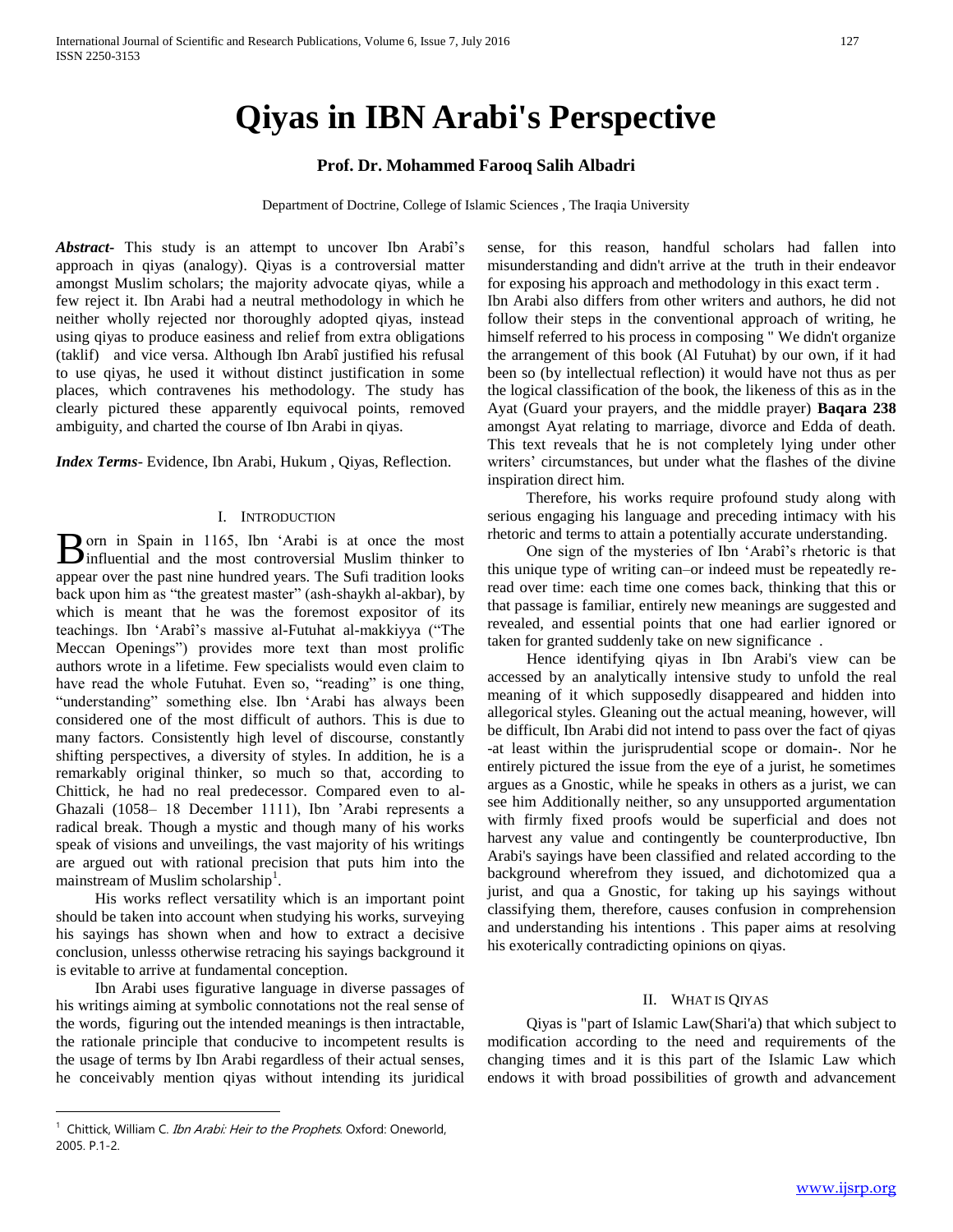and makes it fully capable of fulfilling all the needs of an expanding human society in every age"<sup>2</sup>.

 Qiyas provided classical Muslim jurists with a method of deducing laws on matters not explicitly covered by the *Quran* or Sunnah without relying on unsystematic opinion (ray or hawa). According to this method, the ruling of the *Quran* or Sunnah may be extended to a new problem provided that the precedent (asl) and the new problem (far) share the same operative or effective cause (illa). The illa is the specific set of circumstances that trigger a certain law into action.

 Hence, the analogy itself is established by finding a connective held in between the origin and the new case, a connective that has been aptly termed an 'indicative sign, $4$ <sup>4</sup> which provides a criterion of commonality between the two.

 From an epistemological point of view, the most important feature of the hukums<sup>5</sup> concluded through analogy by 'illa is their being disputable.

 Identifying the 'illa involves intellectual exertion on the part of the jurist, who determines it by recourse not only to the semantics of a given text but also to his understanding of the general objectives of the law.

## III. THE LANGUAGE OF IBN ARABI

 Ibn al-Arabi is misunderstood because his use of language refuses stability and reification. He uses various language formats in order to avoid being constrained. So one quickly learns to avoid pigeon-holing him.<sup>6</sup>

 We can see this example, when he discussed Tayammum, He used the concept of tayammum as a worship being performed with dust as a metaphor for depicting the state of Taqleed, then he linked the relationship between water and purification(Tahara), and between Taqleed and tayammum by crossing over, water as knowledge. Knowledge is the means by which one gains access to commune with the Divine Presence. Even when knowledge is lacking, we must still keep communion with the Divine, so when we do not find water, we must "perform Tayammum." Which is being performed by (sand or dust) to symbolize the lowness?.

 $\overline{a}$ 

 Dust" metaphorically warns us about whence we came. So, in the absence of water(The knowledge), the only low way to approach the Divine when knowledge is lacking is taqlid, so tayammum crosses over to taqlid, and the entire discussion of tayammum may be linked metaphorically with the issue of taqlid.This allegory was not intended to speculate the authentic meanings of the terms used in as much as to crossing over the connotative significances of water and earth.

 Two ways, then, for accomplishing a state of purity conducive to the conversation with one's Lord, knowledge (water) and taqlīd (tayammum).The first represents the status of the perfect elite (Alkhassa) and the second of the ordinary seekers (Assalikoon)<sup>8</sup>

 All the aforementioned is an explanatory preamble to evince that when he argued qiyas he did not in several passages plan to expose the real senses of it, while sometimes he intended, in other words, not for whereabouts the existence of the word qiyas necessarily implies the technical meaning of the term, he would use it metaphorically as in Tayammum and Taqleed. Moreover, in various passages Ibn Arabi argued assorted topics regardless of their jurisprudential or doctrinal backgrounds.

## IV. IBN ARABI QUA A GNOSTIC

 The Divine Knowledge is typically not gained by intellectual reflection or speculation, it is an endowment from Allah to the faithful servants of Him, those who exercise such high spiritual rank do not effectively depend upon the intellectual activities to arrive at hukums(Ahkam) as long as their spiritual faculties undergird them to identify the hukums, and wherever the space of Kashf extends the reasoning space shrinks.

 The passages below are scattered in diverse loci of Al Futuhat Al Makkiya show Ibn Arabi's esoteric and gnostic character; they have been rearranged according to the relevance of the topic and themes of concern and then followed by analytic and explanatory comments to unveil the potentially real senses.

 Ibn Arabi says: Know that the sources of the hukums which the Jurists have unanimously agreed upon are three: The Book, Sunna, and Consensus, they have differed about Qiyas some profess qiyas while other disclaim it and this is my stance, Allah says (So be afraid of Allah, and Allah teaches you), (O you who believe! If you obey and fear Allah, He will grant you Furqan a criterion [(to judge between right and wrong), **Anfal 29**,( O you who believe Fear Allah, and believe too in His Messenger (Mohammed), He will give you a double portion of

<sup>&</sup>lt;sup>2</sup> Maudoodi, Syed Abdul Ala,. The Islamic Law and Constitution. Translated and edited by Khurshid Ahmad, Vol. 1. Lahore: Islamic Publications, 1969, p. 60

<sup>&</sup>lt;sup>3</sup> "Qiyas." In *The Oxford Dictionary of Islam.*, edited by John L. Esposito. Oxford Islamic Studies Online,

http://www.oxfordislamicstudies.com/article/opr/t125/e1936 (accessed 31-Dec-2015).

<sup>&</sup>lt;sup>4</sup> Van Ess, 'The Logical Structure of Islamic Theology'. in Logic in Classical Islamic Culture, ed. G. E. von Grunebaum (Wiesbaden, 1970), p. 34. The common Arabic terms are wasf, 'al*ā*ma, and am*ā*ra, all of which are subsumed under the generic term 'illa. See Aziz Al-Azmeh, Ibn Khaldun: An Essay in Reinterpretation (Budapest: Central European University Press, 2003), 117.

 $<sup>5</sup>$  hukm can be described as the determinative property of things . What is</sup> right and what is wrong, what is good and bad, appropriate and inappropriate is determined by the hukm of Allah and His messenger. See.

Winkel, Eric.Islam and the living law, The Ibn Al-arabiI approach,Oxford University Press,2nd Impression 2000,P. ix.

<sup>6</sup> Ibid,P. viii.

<sup>7</sup> See, Winkel, Eric. "Ibn 'Arabi's Fiqh: Three Cases from the Fut*ū*h*ā*t."The Muhyiddin Ibn 'Arabi Society". Accessed december 24, 2015. [http://www.ibnarabisociety.org/articles/ibnarabifiqh.html.](http://www.ibnarabisociety.org/articles/ibnarabifiqh.html) with

modification.

Water(Divine knowledge)and Tayammum(Tagleed) mentioned in a poem attributed to Ibn Arabi:

Do wudu' with the water of the unseen if you have a secret.

Otherwise, do tayammum with good earth or stone.

Go forward if you are an imam

and pray the Dhuhr prayer at the beginning of 'Asr

This is the prayer of those with gnosis of their Lord.

If you are one of them, then sprinkle the land with the sea. Ibn 'Ajiba, (Iqâdh Al-Himam), commentary on the Hikam, translated by Aisha Bwelly.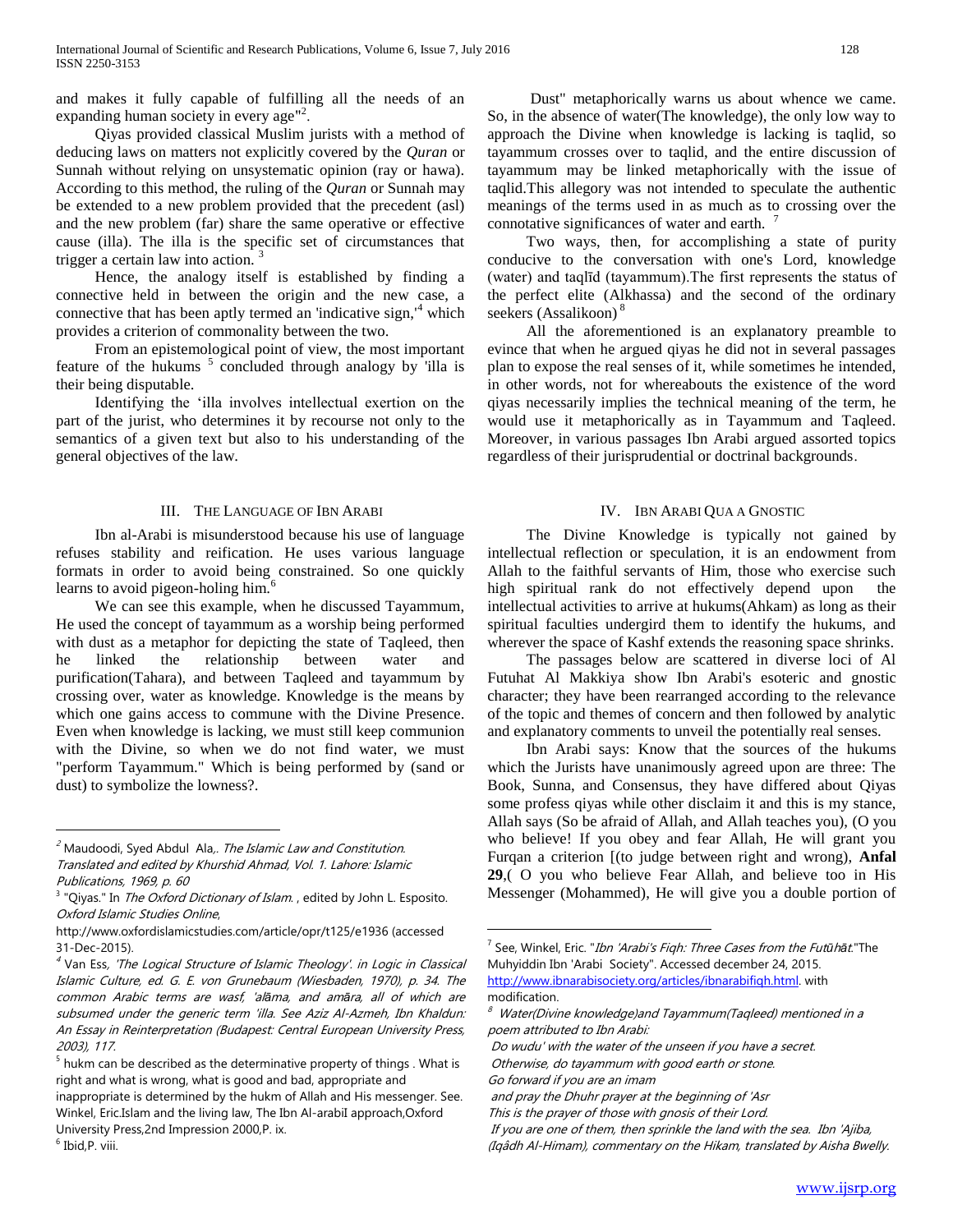His Mercy, and He will give you a light by which you shall walk (straight) ), and He will forgive you. **Alhadid 28**. And also, He says about Khidr ( A Servant whom We had bestowed mercy from Us, and whom We had taught knowledge from Us) **Alkahaf 65**. Allah has correspondingly made bestowing Divine knowledge on his Servants as a result of his mercy, and Taqwa(fearing of Allah) is lawful. Hence, Taqwa is bound to be the essence of his hukum. Therefore, Taqwa is obligatory in any case that we look for its hukum.<sup>9</sup>

 AlJunaid says: (Our knowledge is restricted due to the Book and Sunna) which they are the two producing sources of hukums; Consensus (Ijma') and Analogy are the two derived whose validity depends upon the Book and Sunna  $10$ .

 Pondering the passage shall soon make clear that this relates to Gnosticism not to intellectuality or jurisprudence, he cited some verses of the Holy Quran to prove that Taqwa produces divine knowledge, and whenever a hukum is required the Taqwa is either. He also cited the story of Khidr a Servant whom Allah had bestowed mercy from Him, and whom He had taught knowledge, all the verses of the Holy Quran cited refer to divine knowledge or kashf he here is arguing how to attain knowledge by Taqwa not by reasoning we see these allusions of how to realize the Divine knowledge in his letter to al-Razi he says " I have come across some of your writings, and [have witnessed] the imaginative faculty (al-quwwa al-mutakhayyila) with which Allah has assisted you and the sound thinking that it evinces. When a soul seeks nourishment through its own acquisition (kasb) it does not find the sweetness of generosity (jud) and bestowal (wahb) and is amongst those who eat from beneath themselves<sup>11</sup>. But a spiritual man (rajul) is one who eats from above himself"<sup>12</sup>. And he supports his sayings with the Holy Quran as He says, had they observed the Torah and the Gospel and that which was sent down unto them from their Lord, they would surely have received nourishment from above them and from beneath their feet**. Alma'ida 66.**

 Ibn Arabi here speaks as a Gnostic a man of kashf who does not tend to reasoning as long as he has the faculty of identifying rules by kashf. So this passage is not cohesively fit to illustrate the real trend of Ibn Arabi in qiyas, wherefore he said:" they have differed about Qiyas some profess, and other disclaim and this is my stance" then he said Allah says (So be afraid of Allah, and Allah teaches you).The conclusion of Taqwa is receiving nourishment(Divine knowledge) from above.

 Another Theosophical esoteric passage elucidates the metaphoric sense of qiyas he says*: "* Qiyas to those who adopt it is a manifestation of the Lord in the quality of a servant(of Allah) and the manifestation of a servant in the quality of the Lord by a Lord's command, and if it were not by the Lord's command it should not be adopted as a source of rules, as for the manifestation of the Lord in the quality of a servant does not require obligatory command in it, for it may be by calling upon

 $\overline{a}$ 

and requesting with a formula of commanding , although the two must be obeyed yet they have different significances, this is the secret of Qiyas in deduction, it is to perform qiyas by applying the absent (Algha'ib) to the witness(Ashshahid) for a rationally suggested effective cause combines between the absent and the present according to what each requires.<sup>13</sup>

 This passage obviously does not belong to Fiqh or qiyas in the exact sense of the words, his language here sounds otherwise explained unintelligible, he still speaks qua a Gnostic, qiyas reveals the divine hukum, and Allah exclusively establishes divine hukums, when qiyas as a human endeavor benefits to discover or to find out a hukum -which is the function of Allahit seems as though the adopter partakes- so to say- Allah in establishing hukums, hence he says:" Qiyas to those who adopt it is a manifestation of the Lord in the quality of a servant(of Allah) and the manifestation of a servant in the quality of the Lord by a Lord's command" however this function is considered legal because it is done by a Lord's command, and if it were by other than the lord's command it would not be legal. He uses this metaphoric analogy to conclude that qiyas must build upon a plain text from the Quran or Sunna ( Lord's command) , he also similitudes what represents the direct command which needs no qiyas and the indirect which requires reasoning analogy to extract hukum, the first as a servant's manifestation in the quality of the Lord, and the latter(qiyas) as a manifestation of the Lord in the quality of a servant. Two parallel lines. First, the direct, plain text or command that needs no qiyas and must be obligatory accepted and obeyed by Mukalafs. Second the hukum arrived at by qiyas that must be obeyed either but not has the same authoritativeness of the first, still must be obeyed hence he says:" as for the manifestation of the Lord in the quality of a servant does not require obligatory command in it, for it may be by calling upon and requesting in a formula of commanding, although the two must be obeyed yet they have different significances". Then he subsequently says: ", this is the secret of qiyas" and for qiyas here is the manifestation of the Lord in the quality of a servant, this servant cannot precisely know what is the right hukum of Allah, so he called it the absent (Algha'ib), unlike the direct command which is here the manifestation of a servant in the quality of the Lord which needs no qiyas.

 This notion seems clear when he argues qiyas in another locus he says: " Judging on the basis of Qiyas from those who are not prophets (of Allah) is considered an arbitrary hukum in the religion of Allah (Islam) for qiyas(practically) is an extension of the effective cause (illa) to another new case, and no one can ascertain that this transitive (illa) is the determination of Allah, for if he had wanted it he would have disclosed it on the tongue of his messenger(Mohammed) and commanded to extend it, this might fairly be acceptable if the (Illa) were identified, so what do you think if the jurist himself extracts illa by his mere speculation and passes it over to be applied to another identical case, this process might be unwarrantedly applying illa to extend beyond its explicitly prescribed areas of application.<sup>14</sup>

 He has declared his terms for acceptance qiyas, the prophet here has unambiguously the right to judge on basis of qiyas, because he only can identify the exact 'illa that leads to the right

<sup>9</sup> Ibn Arabi, Alfutuhat al-makkiya, Dar sadir, Beirut, vol2, p162. 10 Ibid.

<sup>11</sup> To this point Ibn Arabi speaks of the knowledge gaining by reasoning and intellectual activities.

<sup>12</sup> Mohammed Rustom, Ibn Arabi's letter to Fakhr al-din al-razi: a study and translation, Journal of Islamic Studies , oxford university press, Published online 4 January 2014. pp. 113–137.

<sup>13</sup> Ibn Arabi, Alfutuhat al-makkiya, vol2. p166. <sup>14</sup> Ibid,vol3. p337.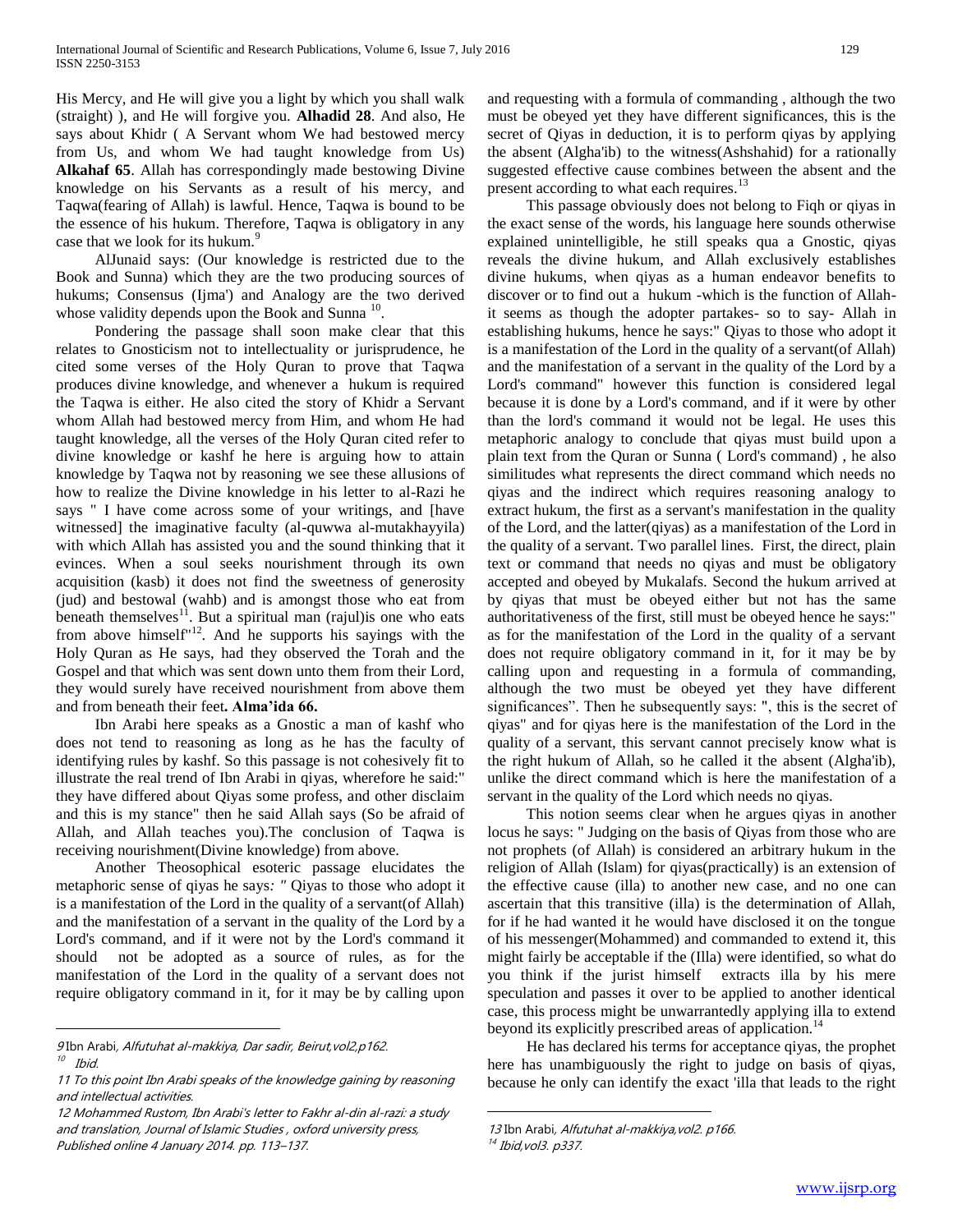decision and judgment, a prophet has a permanent access to the Divine which undergirds him always to know the truth without the need for qiyas, this faculty is not available for those who depends on reasoning in deducting rules, though their hukums are likely to arrive at truth inconclusively, still qiyas for those who are not prophets(men of unveiling or Kashf) is not a decisive proof the cause evoked Ibn Arabi to say: " no one can ascertain this transitive (illa) is the determination of Allah, for if he had wanted it he would have disclosed it on the tongue of his messenger…". Then he criticized those who deduct 'illa and extend it to be applied to other cases.

 When Ibn Arabi talked on the Mahdi as a man of divine knowledge, he deemed him that he ought not to incline to or use qiyas in inferencing rules in the Religion of Allah.

 He says: "For this reason, it is incumbent on the Imam that he knows what is learned through divine inspiration and what is ordinarily supposed through analogy. However, the Mahdi does not know this--I mean the knowledge acquired by analogy--in order to pass hukum according to it, but only so that he can avoid it! For the Mahdi only judges according to what the angel delivers to him from what is with Allah (the inspiration) Allah has sent him to guide him rightly.<sup>15</sup>

 And he added: " So that is the true Mohammedan Shar' what the Mahdi determines- the one such that Mohammed if he were alive (on earth) and that particular case were presented to him, would pass hukum on it in the same way as this Imam. For Allah will teach him (by inspiration) that this is the Mohammedan Shar' and will, therefore, forbid him (to follow the hukums arrived at by) qiyas, despite the existence of the textual indications, Allah has bestowed on him. And this is why Allah's Messenger said, in describing the Mahdi, that "He follows in the traces of my footsteps, and he makes no mistake." Through this he informed us that (the Mahdi) is a follower (of the Prophet), not one who is, and that he is (divinely) protected from error (ma'sum) since the only (possible) meaning of someone's being protected from error is that they do not make mistakes. Thus, if the Messenger (Mohammed) pronounced a hukum (in some matter), no mistake is ascribed to him, since "he does not speak from passion, but it is only an inspiration (wahy) inspired in him" , and likewise, qiyas is not permissible in a place where the Messenger is to be found.<sup>16</sup>

 Now the Prophet does exist and is to be found (here and now) with the People of Unveiling (Kashf), and, therefore, they only take their (inspired understanding of the appropriate divine) judgment from him. This is the reason why the truthful and sincere don't depend on any (legal) school he is with the Messenger (Mohammed) alone, whom he directly witnesses, just as the Messenger is with the divine inspiration (wahy) that is sent down to him. Thus, the notification of the (appropriate divine) hukum concerning the particular events and cases is sent down from Allah to the hearts of the truthful and sincere, true knowers, informing them) that this is the hukum of the Shar' that was sent with the Messenger of Allah.<sup>17</sup>

 $\overline{a}$ 

 As it seems the words here do not refer to any jurisprudence or the scholarly language of jurists, he speaks of the highest spiritual rank may ever be attained. I think what have been just said do not need comments or to a factitious exegesis.

 Another passage pictures his awareness of qiyas in the domain of Gnosticism he says:" Be aware of using Qiyas in (the acquisition of) Divine Knowledge, for if you have attained realization there would be no need for Qiyas, as it is (Qiyas) from the cases which the people of speculation have committed error by using it (to extract the hukum of a new case according to the common similarity between another which its rule is identified) $18$ ".

 Realization(Tahqiq) is contrastive to intellectuality, the more converging from realization, the more diverging from reasoning, for this reason, he considered whosoever pursuing realization should not seek it in scholarly learning.

# V. IBN ARABI QUA A JURIST

 Jurisprudence is based on intellectual proofs and explicit scriptural indications. Therefore, the language of pure mysticism and spirituality would supposedly disappear here, and no countenances of metaphysical or theosophical symbolization will be in a confrontation. The rhetoric here seems different from that of Gnosticism, no kashf, no signs of mystic phenomena all here must be in the reasoning framework, the following passages reflect the jurisprudential aspects of Ibn Arabi.

# VI. THE LEGITIMACY OF QIYAS

 Before widely discussing his methodology in qiyas, the following passages constitute the legitimacy of qiyas in his point of view.

 He says:"scholars differed in Qiyas whether it is a definite evidence or not, however, sometimes a very persistent need requires to adopt it not to disclaim as it implies rational faces leading to a right decision, while in some loci might these countenances not appear, so it is not a definite evidence like the individual Hadith(Hadeeth Alahad) which the scholars agreed upon to regard as a speculative evidence(Zanni), so let Qiyas be considered like it if it is undoubtedly obvious.<sup>19</sup>

 This is a confirmation that Qiyas is parallels to the individual hadith in deducting legal rules, individual hadith is a speculative evidence(Zanni), so let qiyas be like it, we might from time to time yet again see Ibn Arabi giving superiority to obvious Qiyas(qiyas jali) over the individual hadith as Qiyas is an outcome of the mujtahid which the Law-Giver has authorized it. If it had not been the mujtahid relied upon evidence in regarding qiyas, he would have no authority to judge by it. This statement is an implicit recognition that qiyas is legal.

An explicit estimation for qiyas is noticed when he says : " There ought no divine injunctions be revealed after the Prophet Mohammed's death, save the ijtihad which the Law-giver has mainly accredited in inferring the legal rules from The Book or Suuna, and here I mean by Sunna the Hadith not qiyas and I

<sup>&</sup>lt;sup>15</sup> Morris, James W, and William Chittick. " The Mahdi and His Helpers." The Muhyiddin Ibn 'Arabi Society. Accessed December 24, 2015.

http://www.ibnarabisociety.org/articlespdf/sp\_mahdi.pdf..

 $16$  Ibid.

<sup>17</sup> Ibid.

<sup>&</sup>lt;sup>18</sup> Ibid,vol2. p507.

<sup>&</sup>lt;sup>19</sup> Ibn Arabi, Alfutuhat al-makkiya,vol2. p162.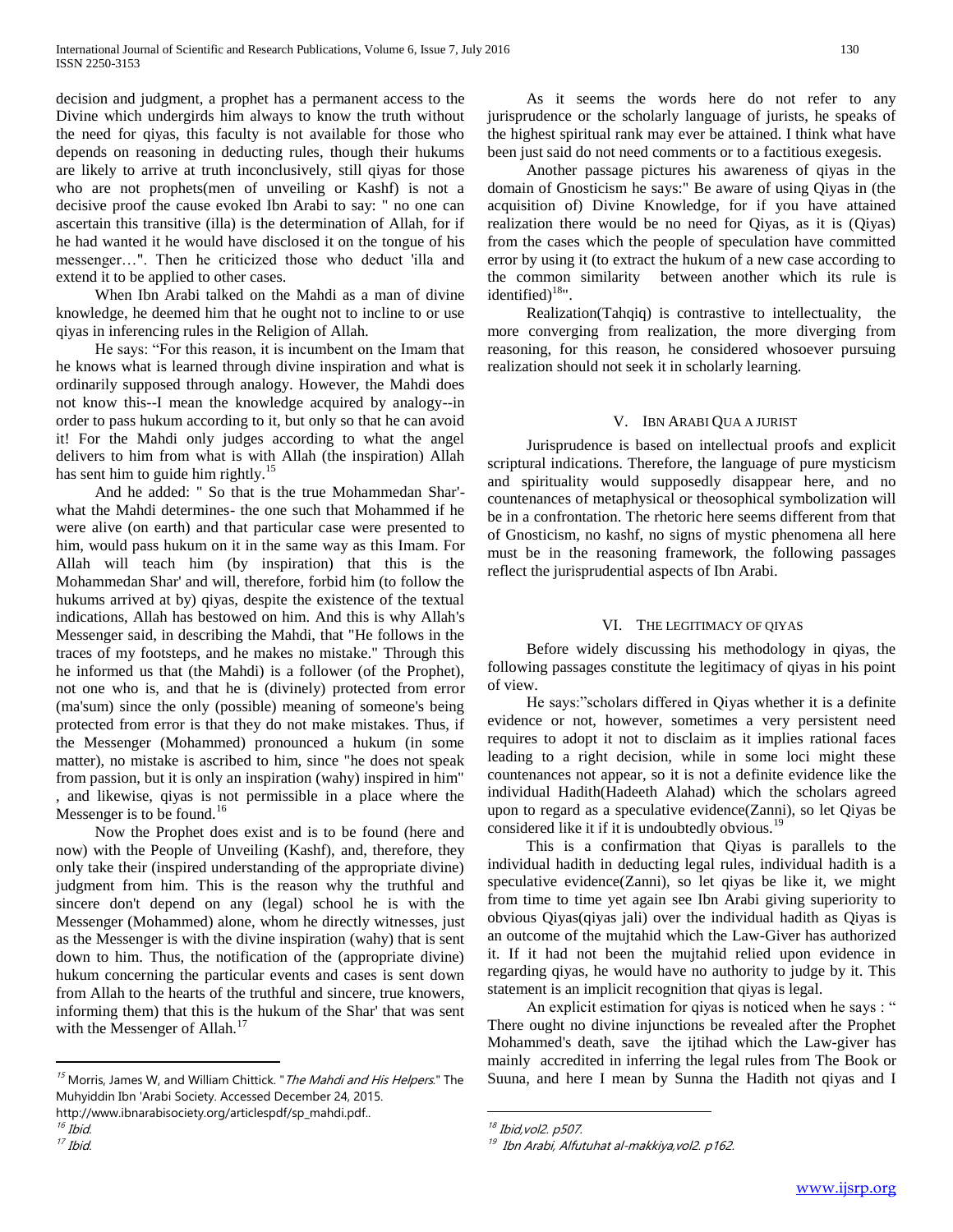mean here by the qiyas is applying a new case (fari') to a new case not the legal that suggest to apply the new case to original case (ASL) this kind of Qiyas (latter) has been warranted by the Law-giver and considered the fourth source of legislation as the consensus the third".<sup>20</sup>

 He here professes the legal qiyas, and speaks of it as the fourth source of rules, as well as the Ijtihad which qiyas is considered a branch of it, the Shari'a has honored the Ijtihad as it is the outcome of a Mujtahid, whereby hukums can be identified whether be right or wrong most of these hukums arrived at by qiyas the outcome of a Mujtahid, he indicated to this case saying: " since the messenger of Allah authorized the decisions of Mujtahids, the Divine Providence still being inspired to them and will continue thus (in order to arrive at the right decisions), a mujtahid may reach a decision about a new case which its rule has been unidentified for a long time- by an evidence from the Book or Sunna or an obvious Qiyas". <sup>21</sup>

 He mentioned the obvious qiyas as a heuristic proof for identifying rules. We see him approaching qiyas more closely when he confessed that Allah had known that his servants would uphold qiyas as a source of proofs. He says: " Allah had known that his servants would adopt Qiyas as a source of rules after the prophet's death, hence He caused the prophet to assemble the prayers by preceding the prayer of afternoon(Asr) and delaying the prayer of the evening  $(Maghrib)^{22}$ , consequently, this event has been an original case whereby the qiyas adopters can extract rules of the delaying and preceding the prayers of as such events, the Law-Giver has authorized the hukum of the Mujtahids due to these hukums are their outcome , for this reason, there will be no right for those who disclaim Qiyas or deny it as a source of rules, whereas Qiyas is the outcome of the Mujtahids which the Law-Giver has legalized, by the same token the advocates of Qiyas should not protest against the disclaimers of qiyas, for disclaiming is also an outcome of the Mujtahids and whoever(either disclaimers or advocates) opposes to accept the counterpart's ijtihad(either accepting qiyas or rejecting it) is as if he has disobeyed the determination of the Law-Giver<sup>23</sup>.

 Ibn Arabi vigorously affirms the necessity and importance of qiyas (in the wider sense of "intellectual inquiry" or reflection, nazar 'aqli) for arriving at the basic principles of faith (Attributes of Allah, believing.., etc.). The following text is considered extremely evident of the importance of qiyas in deducting rules whether be concerned with intellectual or juristic inquiries.

 He says: We have arrived at by intellectual reflection as in ((Do they not reflect in the dominion of the heavens and the earth) **Alaraf 185**, or ((Do they not reflect? There is no madness in their companion (Mohammed) **Alaraf 184** and as such similar verses in the Quran. The Law-Giver thus recognizes the intellectual reflection in demonstrating the existence of Allah, ( the greatest tenet) then he honors the intellectual reflection in demonstrating the oneness of Deity when He commanded us to

 $\overline{a}$ 

see that there is no god but Allah by intellectual evidence, then we saw with rational evidence what should the Deity necessarily be, as like we were ordered to believe in his prophet and revealations and what should the prophet presents to demonstrate the validity of his prophethood, so we considered his signs and what evidence he had organized to prove his prophethood all these fundamental pillars have been based on intellectual reflection, and qiyas is a kind of intellectual reflection, All these pillars were recognized and perceived by rational and reasoning reflection if one falls others will hence as well. Do you think Allah permitted us to use qiyas in demonstrating his existence (the greatest tenet) and forbid us from using it to arrive at and extract a hukum of a new case we couldn't find its ruling in the Book, Sunnah, and consensus?. It is our firm that it necessarily has a hukum and that when the other exits have been closed no other way out but in restoring to the primordial hukum (the intellectual reflection) and try to find the basis of the effective cause from the Book or the Sunnah, then we attempt to apply the same identified effective cause – frequently be the same as in the new case- to to infer the right verdict. Thus our approach in similar cases.<sup>24</sup>

 As if Ibn Arabi here wonders how one could imagine that Allah has transmitted us to the intellectual reflection to let us assuredly and certainly know his existence which is the cornerstone or the core tenet of the faith and then forbid us from using this intellectual reflection (qiyas) to arrive at a sub-juristic hukum which potentially worth nothing compared with the domain which Allah permitted us to use qiyas in it?, that refers as if in an axiomatical conclusion he replies: that is impossible. However, he professes qiyas as a way for inferring as he stated in the absence of a plain text from the Book or Sunna. But Ibn Arabi had a certain and particular approach in qiyas, not to entirely admit the full sense of it as other jurisprudents do, still qiyas in his criteria a proof of possibility (Zanni), can't rely upon to conclude a decisive verdict.

 This stance is not quite queer it is the majority's either, but Ibn Arabi had a particular scope towards qiyas nevertheless he professed it, but still in the narrowest extents of usage, he always eschews using qiyas as long as this procedure is within possibility, but if there is no exit but by using it he will restore to this source, another passage shows the domain of performing qiyas .

 He says: " Adam disobeyed, except due to depending upon his misinterpretation (Ta'weel), and Satan disobeyed but because of relying only on the outward aspects(Zahir) without understanding the authentic significances and intentions, so not every qiyas (analogy) should be correct, nor ought to every (Zahir) be incorrect. To the same extent, if you judge on the basis of qiyas you will cross the boundaries of the Shari'a, and if only adhere to exterior significance(Zahir) you will miss immense knowledge, hence, be Zahri in applying the obligations of shari'a and perform qiyas in other domains outside Shari'a, Having done thus you would lighten the burden on the Umma which is the intention of the prophet Mohammed.<sup>25</sup>

 He has established a rule governing the process of extracting rules from texts, it says not to depend entirely upon

<sup>&</sup>lt;sup>20</sup> Ibid vol4. P 75.

<sup>&</sup>lt;sup>21</sup> Ibid vol4. p 269.

<sup>&</sup>lt;sup>22</sup> Denotes to the hadith narrated by bukhari " Narrated 'Abdullah bin 'Umar":I saw Allah's Apostle delaying the Maghrib(evening) prayer till he offered it along with the 'Isha' prayer whenever he was in a hurry during the journey.

<sup>&</sup>lt;sup>23</sup> Ibn Arabi*, Alfutuhat al-makkiya vol1. p 471.* 

<sup>&</sup>lt;sup>24</sup> Ibid vol2. p 163.

<sup>&</sup>lt;sup>25</sup> Ibid vol4. p 400.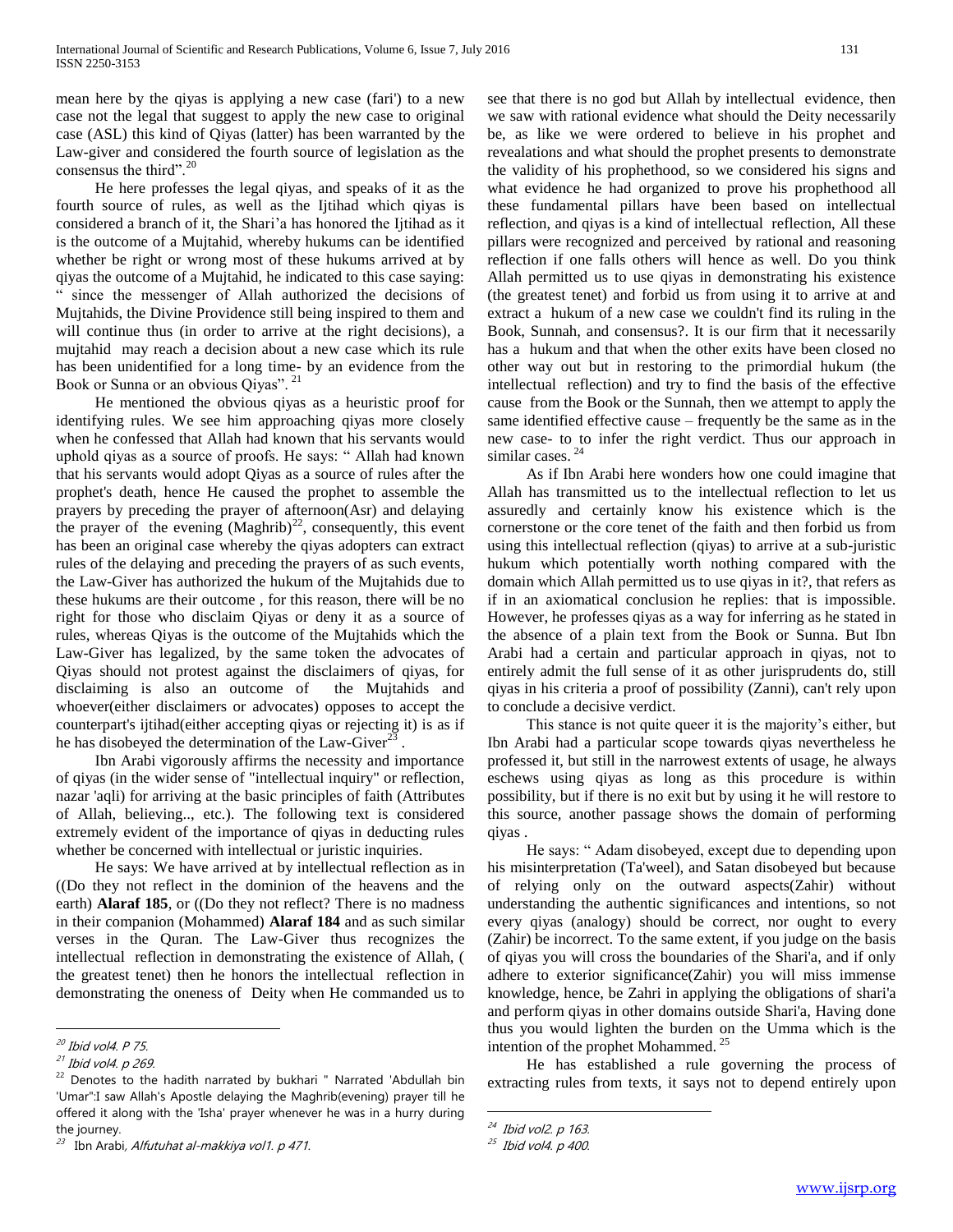inner implications(esoteric) and indulge in this trend, nor to utterly rely on external implications(exoteric) without realizing the indications of them. He referred to take the moderated way in interpreting texts in order to arrive at the verdicts.

## VII. THE UNCERTAINTY OF QIYAS

 Although Ibn Arabi professes the legitimacy of qiyas, he also argues the uncertainty(Zanniyat) of it, the cause that has made the qiyas an object of diversity among jurists. He cited the following example to illustrate the uncertainty of qiyas.

 Ibn Arabi compared between two images of two kinds of people to nullify qiyas- or more precisely to prove that qiyas does not always lead to the correct decisions. First, those who died in the cause of Allah, whom Allah valued them as alive not dead (Think not of those who are killed in the way of Allah as dead. Nay, they are alive, with their Lord and they have provision)Al Umran 169 . Second, those who physically died, he says " Whoever thinks that the two are dead is however because these two kinds of people are in common with the same outer resemblances of breathlessness, motionlessness..etc, but in effect they are entirely different for the first Allah has informed us not to consider them as dead, whereas qiyas may cause to consider them as dead since they are of the same features of the dead – as in outer form only- yet this hukum is not true for the first are not dead in the eyes of Allah, this qiyas, although is clear and obvious but not true, so what do you think about other kinds of qiyas which the jurists perform in new cases. <sup>26</sup>

#### VIII. DOES QIYAS CAUSE TO FURTHER OBLIGATIONS

 Then he shifts from the uncertainty of qiyas to another reason which in his point of view evokes to lessen the performing of qiyas to the least areas as when as possible. Ibn Arabi believes that the Shari' ( Law-Giver) wants to facilitate injunctions and ease them whenever hardship arises, so he evaluates qiyas – in few times- as an excess burden may cause to include commandments on Mukallaf, the unlike of the Shari'a's objectives, Prophet Mohammed also disliked to be consistently questioned about verdicts of every case as this probably conjure to cause the obligation of further commandments which would have never been revealed yet unless for insisting on interrogations, for this reason, Ibn Arabi did not welcome qiyas too much. <sup>27</sup>

For his refusal to use qiyas, the Shari'a includes both "the rules (Hukums) Allah recommended primordially (ibtida'an)" and "what was sent down at the request of the community," so that "if they had not requested them, then that injunctions would have been not revealed." The Prophet's saying was therefore intended to eschew the unnecessary augmentation of these religious injunctions and the resulting burden of obligation on his community.

 He then presented reasonable grounds for the limitation of judging by qiyas, he says : " The Messenger of Allah would love to diminish and lessen the divine injunctions upon his

 $\overline{a}$ 

community (Umma), however performing qiyas causes the contrary, the jurists have preoccupied themselves in what the Messenger of Allah hated, even though they win the reward for using qiyas for their good will in spite of faulting in doing that, the community is not binding with what issues from other than Allah and his messenger, so what qiyas or/and personal opinions produce the community is in case of permission either to uphold or to reject , and if they uphold they are right for qiyas is the outcome of the Mujtahid which the Law-giver has esteemed and sanctioned it, though we are commanded to consult the people of Dhikr ( The Holy Quran), Allah says ( Verily, we, it is we who have sent down the Dhikr, and surely we guard it (from corruption)) **Alhijir 9**. 28

 The uncertainty of qiyas means not to widen and broaden its use, the cause which had Ibn Arabi to criticize some jurists for their performing qiyas to extract obvious hukums.

 He argues that not all kinds of qiyas are fit for being of heuristic characteristics, he criticized the scholars for their using qiyas in domains that a hukum could have been arrived at without restoring to qiyas, for instance, he blamed those who judged by qiyas in this case, the scholars call such qiyas Alawla (analogy of priority), his criticism focused on the misuse of this kind of qiyas , he refuted performing it: " The comparability of this is a man hitting his father with a stick or whatever it might be, the people of qiyas said this event (case) is silent there is no explicit scriptural indication (Nas) from the Book or Sunna to establish the rule of hitting, but since the Lord says: (Say not (to your parents) 'oof' (a sound of contempt),", nor rebuke them, but speak to them with words of respect)**Isra' 23**, that logically implies prohibition of hitting because we have been commanded not to show even a bit of non-respect like "to say oof " how it would be if we hit them then?.

 (The Quran) mentioned the prohibition of saying "oof" – and it is a little thing, and beating with a stick is more harmful – the admonishment (tanbīh) from the Law-giver is with the lesser toward the highest, and so there is inexorably something of qiyas on it. The "saying of oof" and the striking with a stick bring together the harm , so comparing "the striking with a stick" – the thing the text has passed over in silence  $(al-maskūt)$  – to the "saying oof" – the thing the text articulated (al-mantūq) ultimately hitting is more harmful , the jurists in this case have inferred the rule (prohibition of hitting) by using qiyas (comparing hitting to prohibition of saying oof) with the common effective cause (illa) which is (Harm) here , this qiyas is called Analogy of priority (Qiyas Alawla) due to the effective cause in the new case (Hitting here) is more obvious than in the original case (Prohibition of saying oof).<sup>29</sup>

 Ibn Arabi narrows the domain of using qiyas to the most potential areas, it seems that he does not tend to this kind of qiyas either, justifying that this case is not in need for qiyas since we can find an explicit indication from the Book to extract the hukum of hitting from it, the Quran says (be good to your parents) and being good to parents means not to hit them, therefore, we can infer from this synopsis (mujmal) the property about everything that is " objurgation", consequently, hitting them is forbidden as per this text, not to qiyas.

<sup>&</sup>lt;sup>26</sup> Ibid vol2. p 146..

<sup>&</sup>lt;sup>27</sup> Ibid vol2. p 165.

<sup>&</sup>lt;sup>28</sup> Ibid vol3. p 230.

<sup>&</sup>lt;sup>29</sup> Ibid,vol2. p371.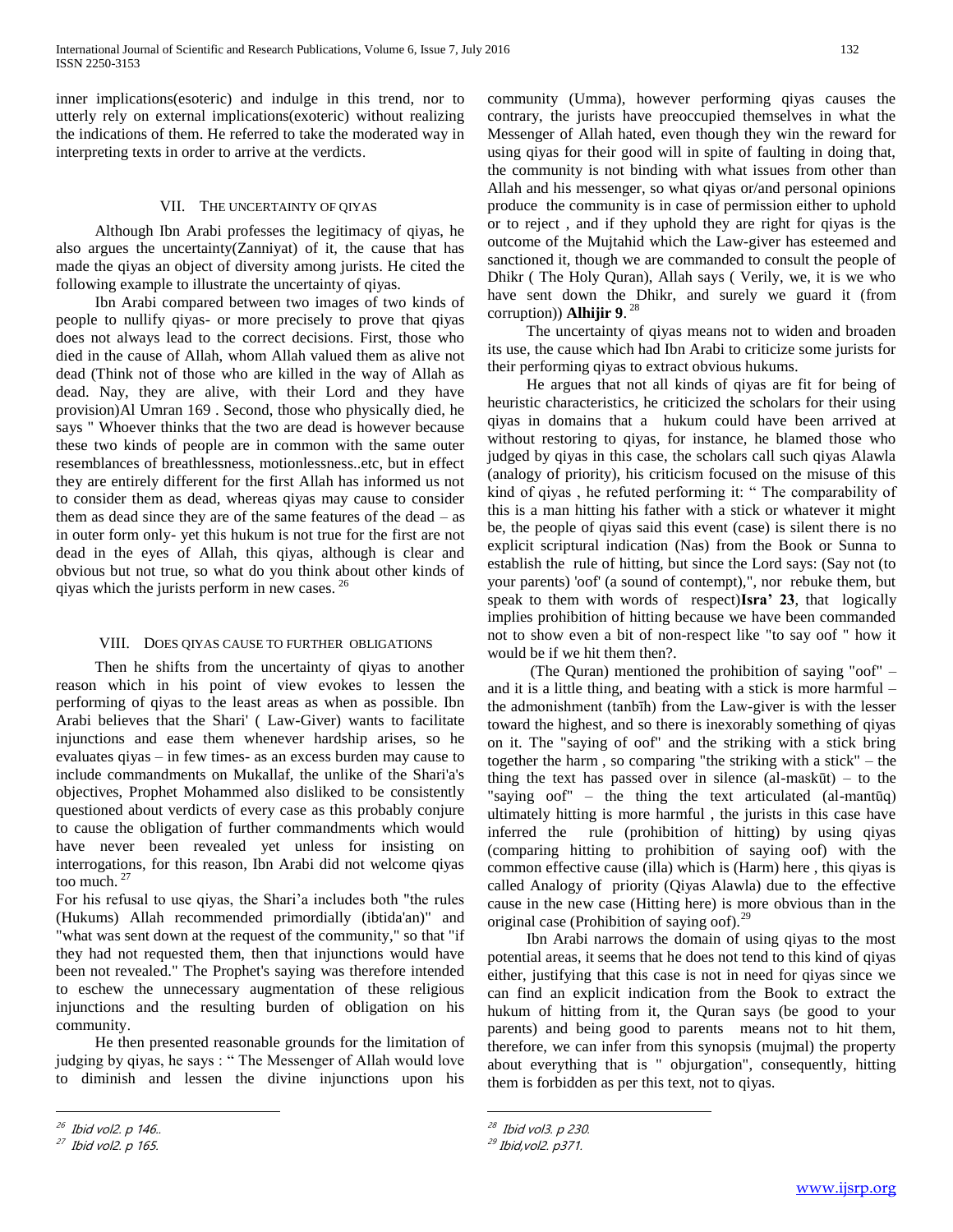Ibn Arabi here holds that when the text seems to pass over something in silence, the solution is not in identifying an articulated text (mantuq) and performing qiyas, but in examining the entire synopsis of the Quran and Sunna in order to extract the hukums and to eschew unwarranted qiyas. The absence of articulated words also has meanings, if each word of the Shari'a means something, then the absence of a word also has meanings, and man, if he is not to transgress against the word of Allah, is not to fill Allah's silence for him. The gaps in the law are part of its plenitude.

 The Ibn Arabi's averting of performing qiyas could distinctly be seen when he admonished to ask those who offer verdicts on the basis of the Book (the Holy Quran) and Sunna, other than through qiyas or personal opinion, he says : " It is mandatory for a questioner if he addresses a juristic inquiry to a Mufti to say:"; I want the divine hukum(whether from the Book or Sunna) concerning this event(case). If the Mufti offered him the hukum from the Book or Sunna (of the concerned case) the questioner should take this hukum decisively, because the Mufti here is only a transmitter of the divine hukum, that is to say the Mufti has not passed this hukum over on the basis of qiyas or his own opinion, but if the Mufti does not, the questioner then has to look for the people of Dhikr(Quran) and Hadith $30$ 

 The above passage illustrates clearly the eschewing of Ibn Arabi to qiyas, as when as possible as if he says be away from performing qiyas since there still be the competence to deduct rules from the Quran or Sunna.

 All the aforementioned would not reflect a distinct trend of Ibn Arabi to qiyas, his passages seemed to have been labeled with ambiguity and perplexity, some passages showed he adopted qiyas while other the contrary, but this vague will vanish when we see Ibn Arabi himself judges on the basis of qiyas in many juristic inquiries, still the most important is identifying his curriculum at this point.

 Investigating and surveying demonstrated that some juristic questions lie under the domain of qiyas; this proves that he did not utterly reject qiyas, nor he received it all in all.

The following passages will give a support of confidence and certainty that he performed qiyas, did not reject it entirely and would overuse it in some specific extents if it has an agreement and reconciliation with the objectives of the Shari'a as he determined.

 Ibn Arabi inferred the validity of the child's pilgrimage (Hajj attifil) on the basis of qiyas he says: " the Law-Giver has accredited the validity of this Hajj by explicit scriptural indication  $(Nas)^{31}$  along with qiyas, for Hajj could be legally performed by substitution (Niyaba), then it should a fortiori accepted in the right of the child.

 An obvious using of qiyas, he analogized between the Hajj of substitution and the child's Hajj to conclude that the child's Hajj is valid, he extracted this hukum by reasoning because the Hajj of substitution is authorized despite this kind of Hajj is

 $\overline{a}$ 

being performed on behalf of others, so it is all the more so to be the child's Hajj valid for he/she performs it by oneself.

 This kind of qiyas called qiyas Alawla(analogy of priority), for the 'illa here in the fari'(validity of the Hajj of the child), is more obvious than in the asl,(validity of the Hajj by substitution).What is performed by oneself has the even greater force of logic to be more legally accepted than that done by substitution.

**Table 1 shows the process of qiyas**

| The Asl(origin)                   | The 'illa<br><b>Annexing factor</b>                                                                                       | The<br>far'<br>(conclusion)              |
|-----------------------------------|---------------------------------------------------------------------------------------------------------------------------|------------------------------------------|
| οf<br>The<br>Haji<br>substitution | being<br>What is<br>performed<br>by<br>oneself is logically<br>more acceptable to<br>be validated than<br>by substitution | the validity of the<br>Hajj of the child |

 Ibn Arabi also inferred that a Muslim who is waiting for performing Hajj is virtually considered in Hajj, like a Muslim who is waiting for the prayer is considered in prayer as long as he is waiting for the prayer, he extracted this hukum from the messenger's Hadith saying: " A person is considered in prayer as long as he is waiting for the prayer". He analogized between whoever waiting for the prayer to whoever waiting for the Hajj, so waiting for the Hajj is analogous to waiting for the prayer.

**Table 2**

| The Asl                          | The 'illa              | The Far'(conclusion)     |
|----------------------------------|------------------------|--------------------------|
| Whoever waiting                  | Waiting<br>for $\vert$ | Whoever waiting for      |
| for the prayer is                | obligatory             | the Hajj is considered   |
| considered<br>in                 | worship rituals to     | in Hall as long as he or |
| prayer as long as                | perform                | she is waiting.          |
| she<br>is<br><sub>or</sub><br>he |                        |                          |
| waiting for<br>the               |                        |                          |
| prayer.                          |                        |                          |

 Ibn Arabi here analogizes waiting for the Hajj to the waiting for the prayer to pass over the same conclusion.

 The most obvious of arriving at a hukum on the basis of qiyas is when he analogized the feeding and fasting of the penalty of killing the game (Sayd) to the feeding and fasting of the ransom (Fidya) of a man shaved his head for harm or sickness while he is in Ihram $^{32}$ .

<sup>&</sup>lt;sup>30</sup> Ibid vol2. p 265.

 $31$  Muslim (2378) narrated that Ibn 'Abbaas (may Allah be pleased with him) said: A woman lifted up a child of hers and said: O Messenger of Allah, is there Hajj for this one? He said: "Yes, and you will have the reward."

<sup>32</sup> Al Tirmidhi narrated that Ka'b bin 'Ujrah said: "By the one in Whose Hand is my soul! This Ayah was revealed referring to my case: 'And whosoever of you is ill or has an ailment on his scalp (necessitating shaving) he must pay Fidyah of either fasting or giving charity, or a sacrifice. (2:196)'" He said: "We were with the Messenger of Allah at Al-Hudaibiyyah and we were in a state of Ihram. The idolaters had held us back, and I had a good deal of hair, and the lice were falling on my face. The Prophet passed by me and said: 'The lice on your head are bothering you?'" He said: "I said: 'Yes.' He said: 'Then shave.' And this Ayah was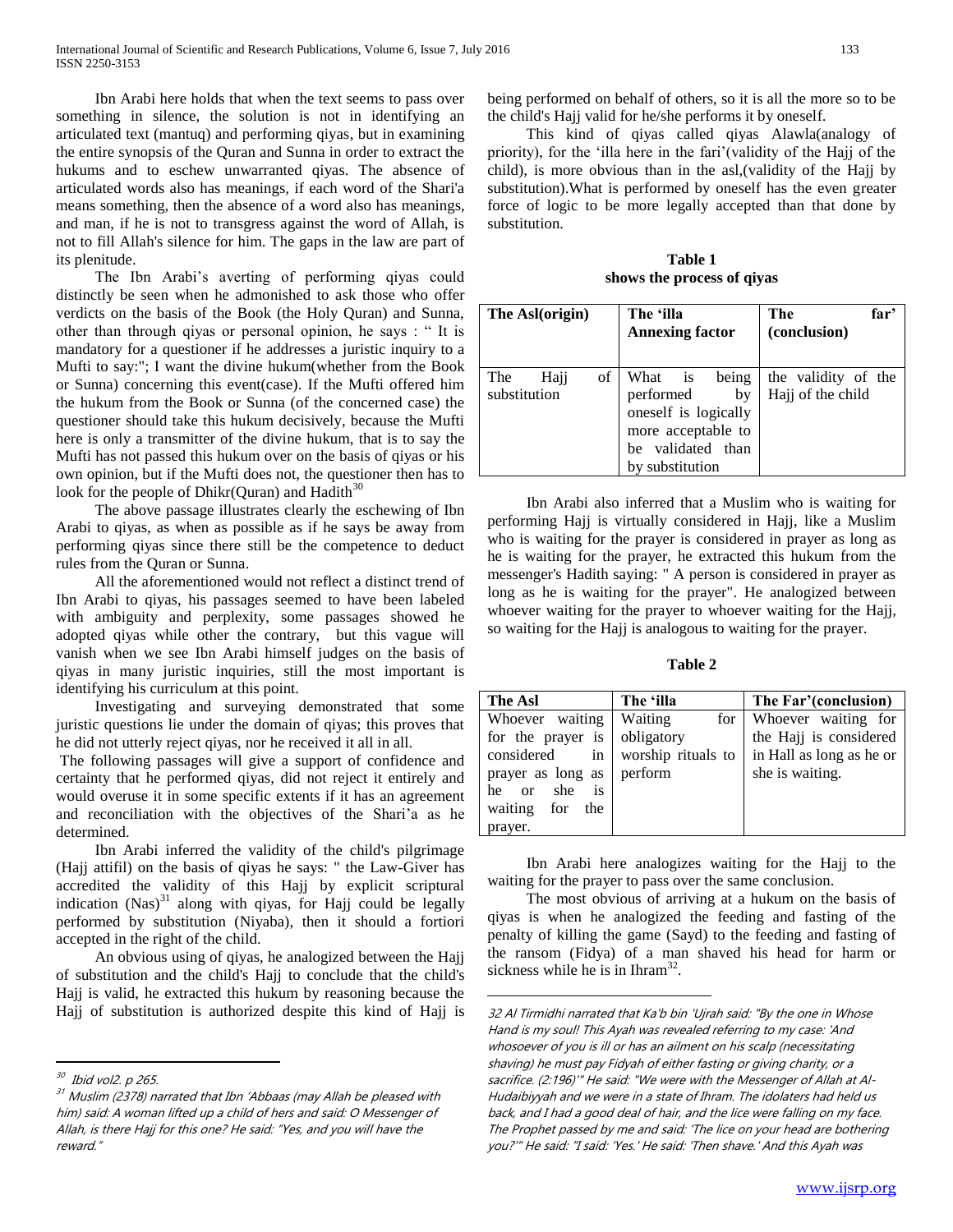He says: " Whoever does not find to pay penance (Kaffara) of killing an animal (as a game) while he is in Ihram our hukum in this case is to seek for the nearest Kaffara in likeness to such which requires to offer a sacrificial animal (Hadyi) or feeding or fasting, we couldn't find but the Kaffara of that who shaved his head while he is in a state of Ihram because of harm or sickness he must pay Fidyah of either fasting or giving charity, or a sacrifice, so the three mentioned in the Kaffara of the killer of the game which the Law-Giver has imposed on fasting for three days, or feeding six needy persons, half sa' of food for every needy person.

| able |  |
|------|--|
|      |  |

| <b>The Asl</b>     | The 'illa         | The Far'(conclusion)   |
|--------------------|-------------------|------------------------|
| The Kaffara of     | The<br>similarity | The kaffara of whoever |
| that who shaved    | between the two   | killed a sayd while he |
| his head while he  | Kaffaras          | is in a state of ihram |
| is in a state of   |                   | also has to pay Fidyah |
| Ihram because of   |                   | of either fasting or   |
| harm or sickness   |                   | giving charity, or a   |
| is to pay Fidyah   |                   | sacrifice.             |
| of either fasting  |                   |                        |
| or giving charity, |                   |                        |
| or a sacrifice     |                   |                        |

 Ibn Arabi here also used analogy between two kaffaras: The first(asl) which its hukum is articulated while the second's is silent to conclude the same hukum due to the likeness between them.

## IX. CONCLUSION

 As a conclusion Ibn 'Arabi's personal reactions against qiyas, related to two reasons:

 **First** : He believes that people of Kashf do not need qiyas to identify the Hukums of events or issues that may arise, in light of the fact that qiyas is a kind of intellectual reflection, depends thoroughly on logic rules, two given or assumed propositions (premises), each of which shares a term with the conclusion, and shares a common or middle term not present in the conclusion, qiyas, then, is a method of arriving at a legal decision on the basis of evidence in which a common reason, or an effective cause, is applicable, Hence it is a mental system operating by reasoning which the people of Kashf do not tend to rely upon in extracting hukums rather than their inner intuition.

 **Second**: Qiyas in his eyes causes to an increment of legal obligations on the community, which is contrary to the Prophet's intention.

 So this is what prevents him from speaking on the basis of analogy concerning the Religion of Allah--all the more so because he also knows that the intention of the Prophet was to lighten the burden of (religious) obligation on this community. That was why the Prophet used to say "Leave me alone ( without

 $\overline{a}$ 

requesting any further religious precepts) so long as I leave you alone," and why he used to dislike being questioned about religion, out of fear of (unnecessarily) increasing the (divine) commandments (Hukums.)

 Ibn 'Arabi while rejecting qiyas for himself in few cases does not necessarily reject the usage of qiyas wholly, Ibn Arabi opposes to qiyas qua a man of Kashf , so every statement belongs to him relating to rejecting qiyas lies under his being of a man of kashf whose Divine knowledge empowers him to identify the Hukums of whatever event or issue would arise, at the same time we see him embraces qiyas and uses it qua a jurist, so every statement that adopts and supports qiyas lies under his being of a man of Fiqh ( jurisprudence), Therefrom we should distinguish between his sayings whether their source is the scope of a jurist or a Gnostic.

 Ibn Arabi does not incline to qiyas if there could a text be available to infer hukums unless he couldn't find, but it seems that he has opposed his axiom in case that qiyas would lessen or exempt an obligation or command charged on Mukalafs, he recognized that the Law-Giver has intrinsically established Hukums on leniency, it is the core spirit of the Shari'a, therefore all other than this is considered subject to it, in other words, he may not follow what he had determined about qiyas and act against if this lead to the easiness, for example, he supposed using qiyas when he presented his opinion about whoever had sexual intercourse with his wife before standing on the mount of Arafa during Hajj he analogized menstruation to sexual intercourse trying to absolve Mukallafs from the invalidity of Hajj<sup>33</sup>. qiyas, in this case, is considered illegal because of the dissimilarity between the origin and the new case and no common 'illa could be found to combine, this qiyas called qiyas ma'a alfariq ( Analogy of incommensurables), but he sacrificed his rules in the case of achieving the core intention of the Shari'a ( leniency), so everything seems forgivable as long as flows in the way of fulfilling this characteristic, at the same time he also averted from using qiyas although it is obvious and extremely legal when he tried to exempt the women whom her husband had sexual intercourse with her in the morn-day of Ramadan from Kaffara<sup>34</sup>.

 Two opposed cases first using illegal qiyas although against all rules of performing correct qiyas in order to free from the burden and second averting from using qiyas although it is obvious to exempt from obligation, so bringing leniency is more important than to use or misuse of qiyas whether it be legal or illegal.<sup>35</sup>Therefore, the case of performing qiyas would be relative in opposing to attaining easiness and relief which he has esteemed it as the core intention of the Shar'. Hence, all other aspects are insignificant.

#### **REFERENCES**

[1] Aziz Al-Azmeh, Ibn Khaldun: An Essay in Reinterpretation (Budapest: Central European University Press, 2003).

revealed." Mujahid said: "The fasting is for three days, the feeding is six needy people, and the sacrifice is a sheep or more." Jami` at-Tirmidhi » Chapters on Tafsir, [http://sunnah.com/urn/639630.](http://sunnah.com/urn/639630) Accessed on June,16,2016.

<sup>&</sup>lt;sup>33</sup> See *Ibn Arabi, Alfutuhat al-makkiya,vol1,.p682.,* My, Fiqh ashshaykh Muhye eddin bin Arabi fi al'ibadat wa manhajuhu fi kitabihi Alfutuhat almakkiya, Dar Alkutub Alilmiya, Beirut, Lebanon, 2006 p74. 34 Ibid.

 $35$  Ibid.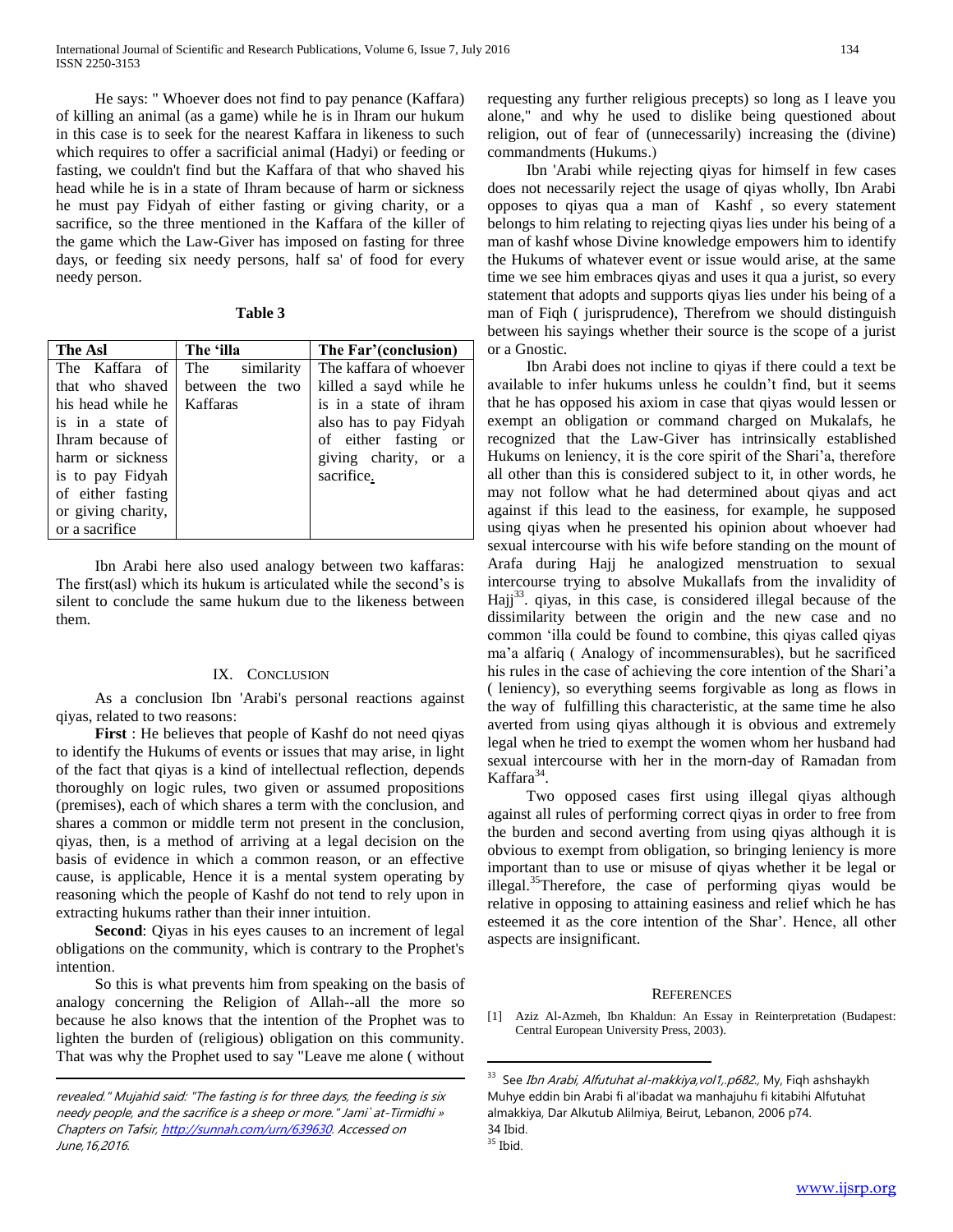- [2] Chittick, William C. Ibn Arabi: Heir to the Prophets. Oxford: Oneworld, 2005.
- [3] Ibn Arabi, Alfutuhat al-makkiya, Dar sadir, Beirut.
- [4] Maudoodi, Syed Abdul Ala, The Islamic Law and Constitution. Translated and edited by Khurshid Ahmad, Vol. 1. Lahore: Islamic Publications, 1969.
- [5] Mohammed Rustom, Ibn Arabi's letter to Fakhr al-din al-Razi: a study and translation, Journal of Islamic Studies, Oxford university press, Published online 4 January 2014.
- [6] Morris, James W, and William Chittick. "The Mahdi and His Helpers." The
- [7] My, Fiqh ashshaikh Muhye eddin bin Arabi fi al'ibadat wa manhajuhu fi kitabihi Alfutuhat almakkiya. Dar Alkutub Alilmiya, Beirut, Lebanon, 2006.
- [8] Qiyas In The Oxford Dictionary of Islam. , edited by John L. Esposito. Oxford Islamic Studies http://www.oxfordislamicstudies.com/article/opr/t125/e1936 (accessed 31- Dec-2015).
- [9] Van Ess, 'The Logical Structure of Islamic Theology' in Logic in Classical Islamic Culture, ed. G. E. von Grunebaum (Wiesbaden, 1970).
- [10] Winkel, Eric.Islam and the living law, The Ibn Al-arabiI approach, Oxford University Press,2nd Impression 2000.